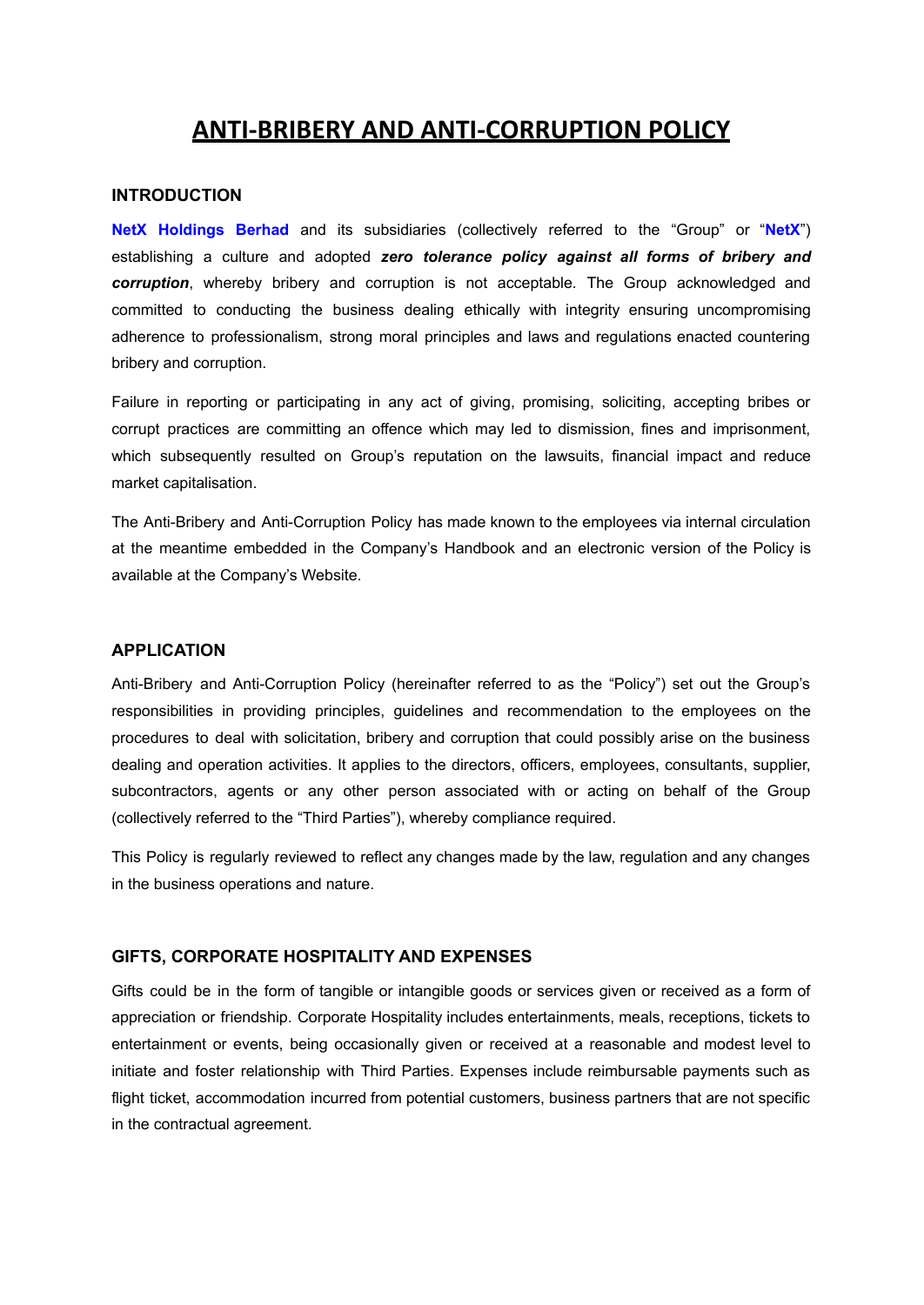As a general rule, employees are discouraged from giving or accepting gifts, entertainment and other benefits to or from any third parties which covered under the scope of this policy. Notwithstanding this, the Company recognizes that the occasional acceptance or offer of modest gifts and entertainment may be a legitimate contribution to good business relationships.

Employees and directors shall exercise proper care and judgement (e.g. reasonable in value, infrequent in nature, transparent and not given to influence an unfair advantage) in respect of giving or accepting gifts, entertainment and other benefits to or from any third parties.

| <b>Description</b>        | Valued at > USD 500                                                                                  | Valued at < USD 500                                                                           |
|---------------------------|------------------------------------------------------------------------------------------------------|-----------------------------------------------------------------------------------------------|
| Gifts (given or received) | Seek Head of Department and<br>Chief Executive Officer/                                              | Inform Compliance Officer                                                                     |
|                           | <b>Executive Director /Director</b><br>approval.                                                     | Email: compliance@netx.com.my                                                                 |
| Entertainment (received)  | Seek Head of Department<br>approval prior to event.                                                  | Inform Compliance Officer                                                                     |
|                           |                                                                                                      | Email: compliance@netx.com.mv                                                                 |
| Entertainment (given)     | Seek Head of Department and<br>Chief Executive Officer/<br>Executive Director /Director<br>approval. | Follow the usual reporting and<br>approval requirements in<br>accordance with expense policy. |

The reporting and approvals guidelines set forth below must be strictly adhere to:

# **Dealing with Public Officials**

Employees and Directors must exercise proper care and judgment when handling gift, corporate hospitality activities by applying the Company Code of Conduct principles to determine the appropriateness of the gift and corporate hospitality or entertainment, in particular when dealing with public officials and public agencies/bodies as strict rules apply.

If a gifts, corporate hospitality and expenses is intended for public officials, Personnel must ensure that the gift, entertainment or Hospitality is not excessive and lavish, and must be commensurate with the official designation of the public official and not his personal capacity. All gifts, corporate hospitality and expenses required to be made transparently and open, genuinely for business purposes.

The reporting and approvals guidelines set forth below must be strictly adhere to:

|                           | <b>Description</b>            | Valued at > USD 500                                                       | Valued at ≤ USD 500                                                       |
|---------------------------|-------------------------------|---------------------------------------------------------------------------|---------------------------------------------------------------------------|
| Gifts<br>and<br>involving | entertainment  <br>government | Seek prior approval from HOD<br>and CEO/ ED/ Director.                    | Seek prior approval from HOD.                                             |
| officials                 |                               | Due diligence must be completed<br>and reviewed by Compliance<br>Officer. | Due diligence must be completed<br>and reviewed by Compliance<br>Officer. |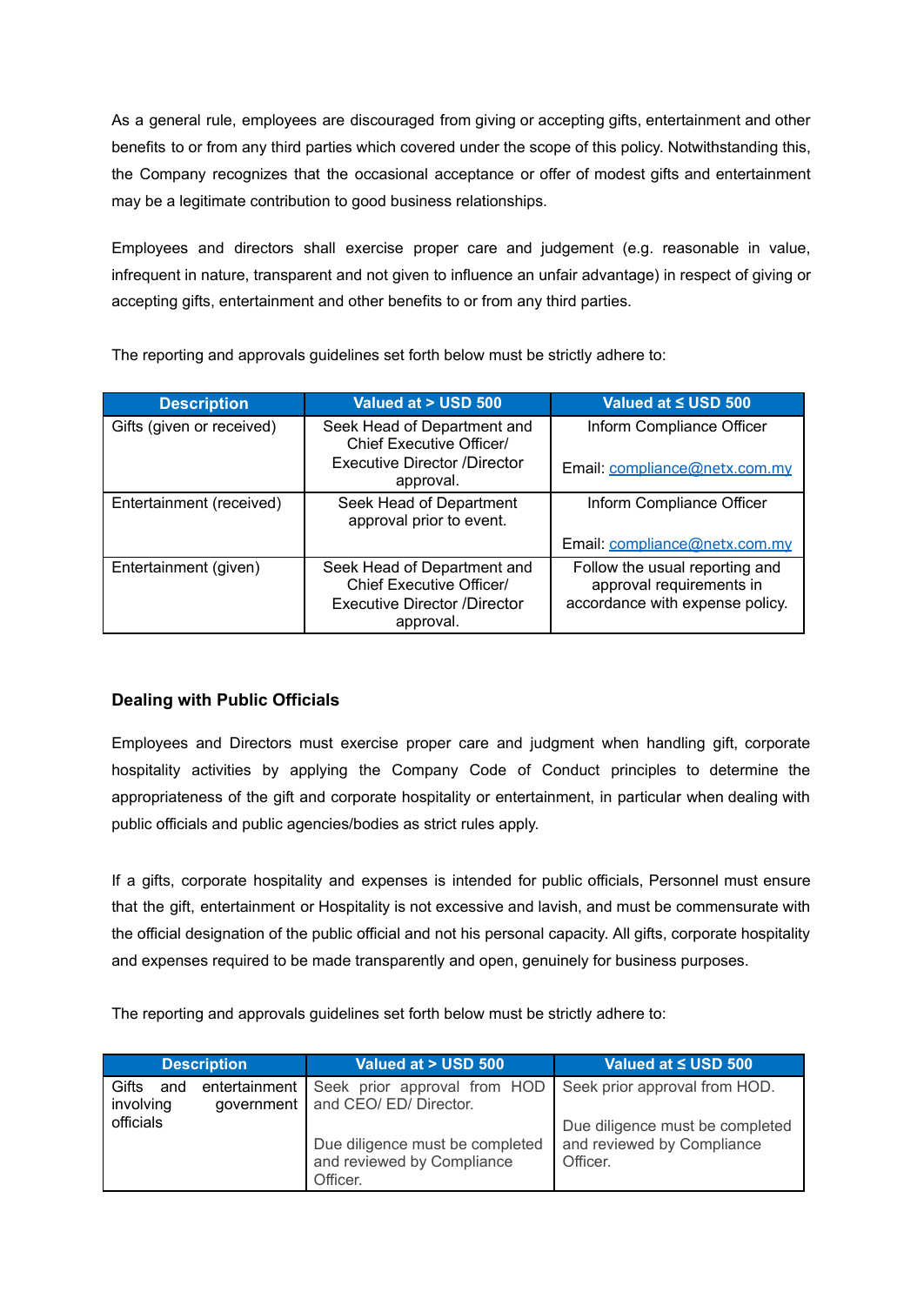#### **FACILITATION PAYMENTS AND KICKBACKS**

An unofficial, usually a small cash payment to induce or reward a person which could be public or public official to obtain preferential treatment or to expedite the performance of a routine action by the Board, Employees and the Third Parties. Kickbacks are typically payments, compensation or reward made in return for a business transaction or advantage.

The Group strictly prohibits facilitation payments and kickbacks, which is not only limiting to cash, financial asset, services and any forms of gift-in-kind. If the employees are in doubt whether the payment made could be fall within the scope of facilitation payments or kickbacks, employees are required to consult the Head of Department prior making any payments. Employees shall make the payment only if the parties could provide with official receipt or written confirmation.

The Group equally uphold the safety of all Employees as priority. Making facilitation payment could be an exception in the event if the payment is the only recourse to protect the safety of the Employees or approval has obtained from the Executive Directors or the Board of Director.

#### **DONATION AND SPONSORSHIP**

Contributions, donations and sponsorships activities made by **NetX** to community projects or charitable organisation need to be made in good faith and in compliance with this Policy and all relevant **NetX**'s policies and procedures. The Group would carry out due diligence ensuring all the contributions made to the registered charity and legitimate body under the laws and regulations, ensuring proper administration on the fund received. For all the contribution made should be supported with Official Receipt and recorded accurately in the Group's books of account. No donation should be made which may or may be perceived to breach applicable law or any other sections of this Policy.

In respect of political contributions, the Group does not make contribution of funds or resources to political party or candidate for public office without the approval from the Board of Directors or Executive Director.

#### **CONFLICT OF INTEREST**

**NetX** dealings with third parties, which include contractors, suppliers, agents, consultants, joint venture partners, introducers/government intermediaries etc. A conflict of interest is a situation in which a person or organisation is involved in multiple interests, financial or otherwise, and serving one interest could involve working against another.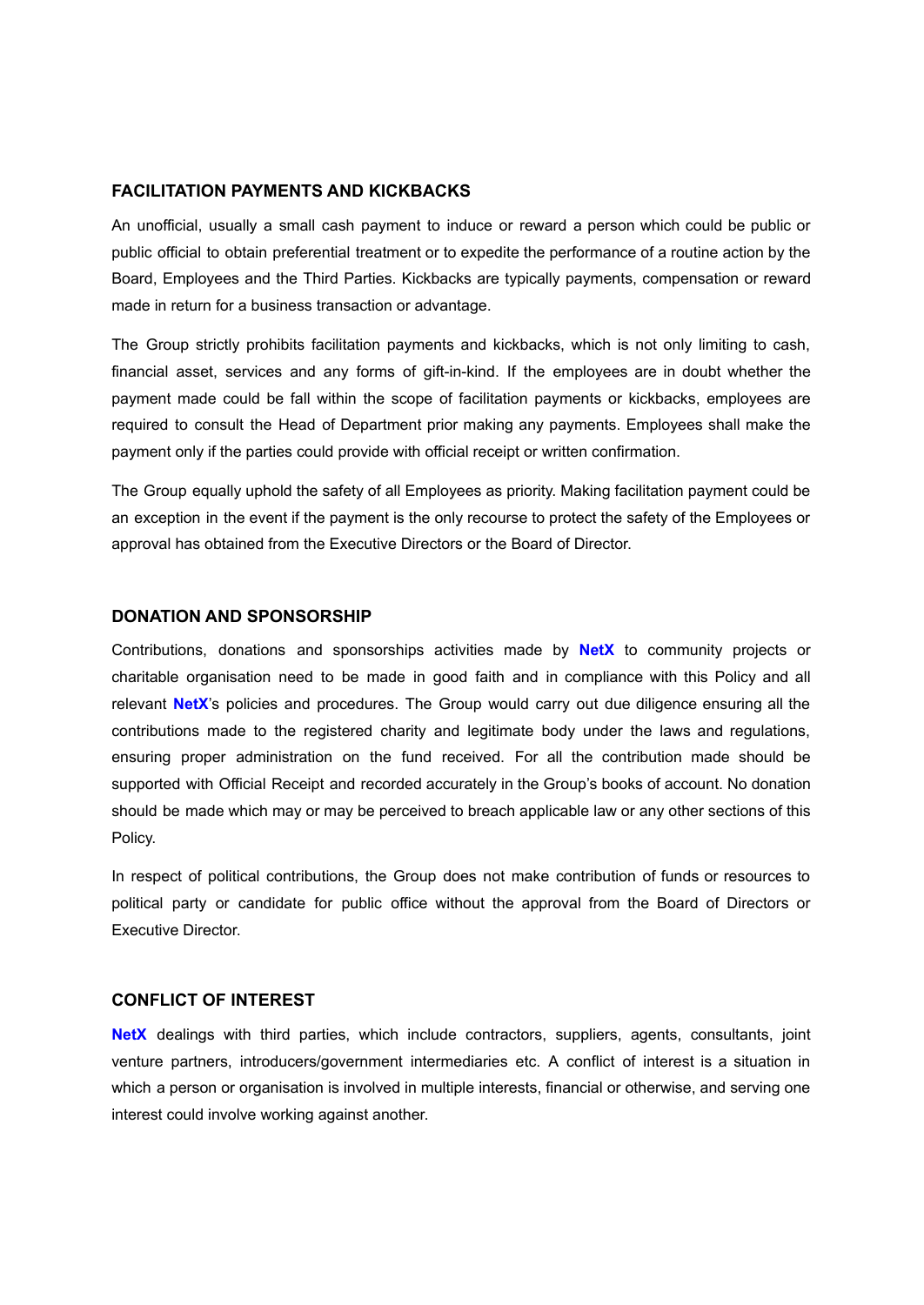Employees should avoid or deal appropriately with situations in which personal interest could conflict with obligations or duties. Employees must not use their position, official working hours, Group's resources and assets for personal gain or to the Group's disadvantage. Employee should:

- 1. Ensure that personal financial circumstances and transactions do not jeopardise their independent judgment or adversely affect their job performance.
- 2. Not having any financial, non-financial, directly or indirectly interest in any contractor, vendor, potential customer or any Third Parties defines in this Policy.
- 3. Not have any direct or indirect involvement in other employment (remunerated or otherwise) except with the prior written consent from the Group.
- 4. Ensure proper care and judgement are exercise prior decision making in the normal course of business dealing.
- 5. Appropriate assessment shall be carried out to individuals or Third Parties to ensure the business and background of the potential business partners are free from bribery elements or conflict of interest.

Employees are required to inform the Head of Department immediately and shall not conceal any information where possible conflict of interest arises.

#### **RECRUITMENT OF EMPLOYEES**

**NetX**, being a diversified business entity, provides equal opportunity for any qualified and competent individual to be employed by the Company from various multicultural and multiracial backgrounds.

The recruitment of employees should be performed based on approved selection criteria to ensure that only the most qualified and suitable individuals are employed. This is crucial to ensure that no element of corruption is involved in the hiring of employees. In line with this, proper background checks should be conducted in order to ensure that the potential employee has not been convicted in any bribery or corruption cases nationally or internationally. More detailed background checks should be taken when hiring employees that would be responsible in management positions, as they would be tasked with decision making obligations.

If you find or suspect that another person subject to this policy has violated or about to violate this policy or applicable law, whether deliberately or inadvertently, you must forthwith report the same, in writing, to your Head of Department/ Division or Human Resources Manager.

#### **RECORDING KEEPING**

**NetX** has established adequate internal controls procedures, ensuring all financial records are kept, serving as an evidence to justify and substantiate the business reason on the payment made.

The Group ensure all the expenses claims relating to gifts, hospitality, reimbursable expenses, facilitation payments incurred to Third Parties are submitted and recorded promptly in the books in